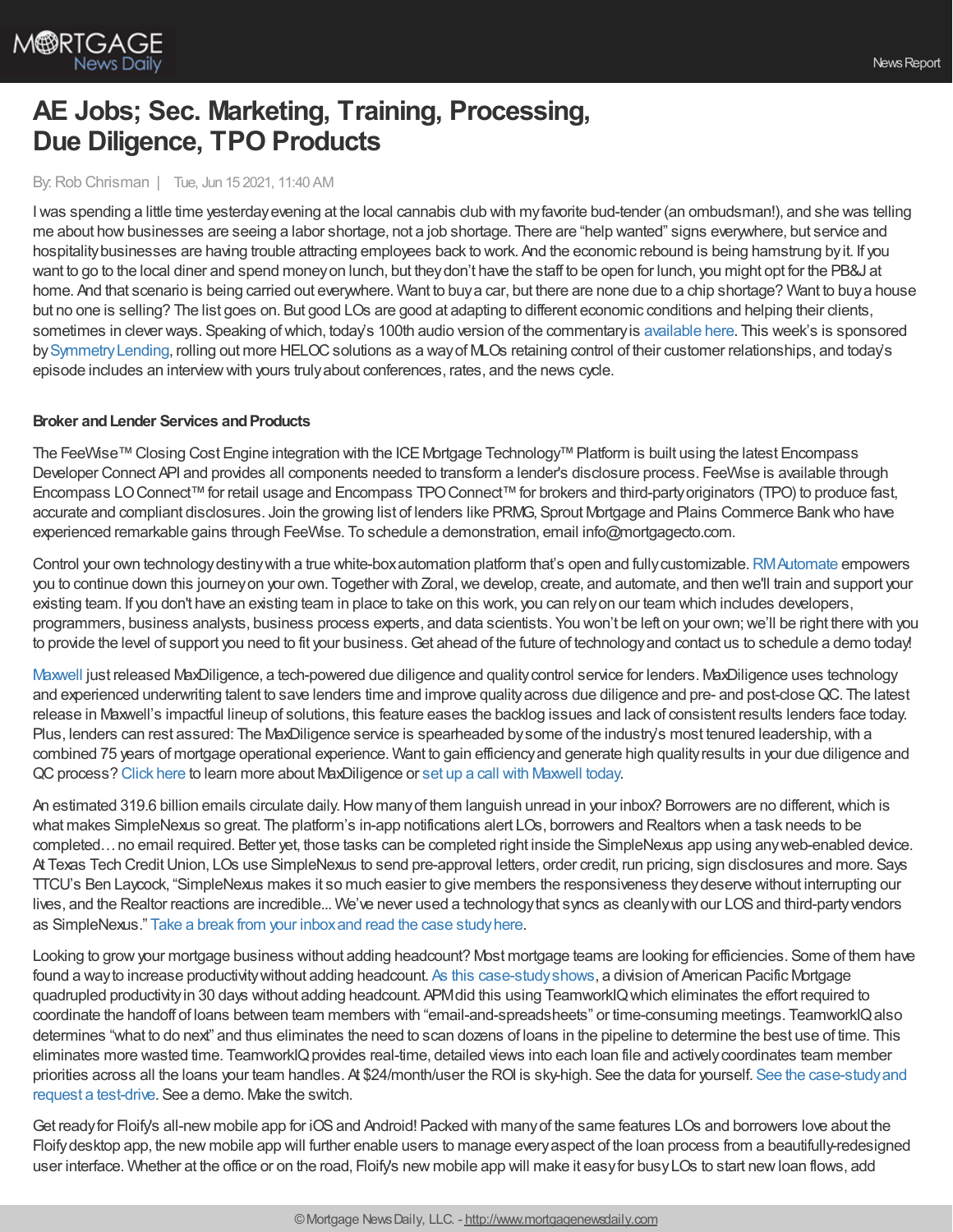

prospects to an application, check the status of their loan pipeline, review/approve/reject documents, empower borrowers to e-sign documents on the go, and so much more – all from the [convenience](https://floify.com/new-floify-mobile-app-cta?utm_source=chrisman&utm_medium=email&utm_campaign=june-commentary) of their mobile device. Get the inside scoop on Floify's new mobile app, available from your favorite app store later this year.

Cost pressures on lenders continue to grow even as mortgage volumes fall. Driving end-to-end efficiencies is key to maximizing customer satisfaction and profitability. [Sourcepoint's](https://www.sourcepointmortgage.com/post-close-outsourcing-document-management-trailing-documents/?utm_source=Chrisman&utm_medium=display&utm_campaign=post-close) Post-Closing DLXsolution offers global deliveryand round-the-clock operations to lower costs and fast-track funding to purchase cycle time. With dedicated associates and a high-tech mailroom infrastructure, the solution streamlines all physical document management freeing up your staff to focus on what sets your business apart. [Contact](https://www.sourcepointmortgage.com/contact/?utm_source=Chrisman&utm_medium=display&utm_campaign=post-close) us to learn more.

[XINNIX](https://www.xinnix.com/)is hosting an exciting virtual event on Wednesday, July14 at 12 PMET, "GRIT: Thriving Through [Change."](https://bit.ly/3vpKS1u) Hosted byXINNIXFounder &CEO,[CaseyCunningham](https://www.xinnix.com/company/about-xinnix/casey-cunningham/), the eventwill feature international guest speaker,Paul J. [Voss,](http://www.ethikos.com/index.php/about/our-team) PhD. Last month,Dr. Voss metwith hundreds of the nation's top leaders in the mortgage industryon howto lead and thrive through the unimaginable.Now, XINNIXis bringing him back for an event for all mortgage professionals to explore howand whysome people succeed no matter what circumstances theymayface. In this webinar Dr. Voss will share the formula for success in an adverse time, the reason individuals and teams out-perform their peers, the four possible reactions to disruption in your personal and professional life, and the keys to knowing what you should do next not onlyto survive but to thrive. Leaders are encouraged to invite their entire company to this free event so seating is limited to first come, first served. [Reserve](https://bit.ly/3vpKS1u) your spot today!

### **Product Offerings**

Finance of America [Mortgage](https://famtpo.com/) TPO is pushing the envelope of product offerings and options for your borrowers to gain more purchasing power! FAMTPO's Suite of Two [XFlex](https://www.famtpo.com/products/two-x-flex-suite/) Non-QMsolutions for the unconventional borrower are proprietary offerings to qualify borrowers based on factors outside of standard loan requirements. The Two-XFlexSuite options include, Two-XFlexFull Doc, a product that qualifies with expanded guidelines. Two-XFlexBank, a great option for self-employed borrowers - allowing them to qualify on bank statement deposits. Additionally, Two-XFlexAsset can qualifyborrowers using their assets as income with no employment required or combine with Two-XFlexFull Doc to decrease their qualifying ratios. Finally, Two-XFlex1 Year allows for onlyone year of income documentation to qualify.Contact your Account Executive todayto learn more about this exciting product and give your borrowers more home financing options!

[Northpointe](https://www.northpointe.com/correspondent-lending/) BankCorrespondent Lending offers One Time Close single loan modifications and long-term locks. Available for 12 to 18 months on agencyloans, theOne Time Close single loan modification feature also offers limited credit re-qualifications at modification like verbal verification of employment (VVOE). The long-term lock feature provides 120, 180, 240, 300, and 360 commitment periods; 30 additional days in upfront extensions; agencyand government programs eligibility; and the upfront deposit refundable at closing. As a strong bank partner, we provide tailored solutions to maximize your profitably and help grow your business. To view our [programs](https://www.northpointe.com/correspondent-lending/programs/) or for more information, email us at correspondentsales@northpointe.com.

JMACLending is bringing back our Non-QMproduct this week: Zuma Non-QMoffers alternate lending solutions to \$2.5M,with multiple types of qualifications with full docs, 12 & 24-months Bank Statements, 1099, Asset Depletion, and WVOE. Major credit events just need to be seasoned for 1 year. Visit [www.jmaclending.com/zuma](http://www.jmaclending.com/zuma) to learn more. Our NEW Malibu PLUS jumbo offers loans to \$2.0M. Purchase, R&T and Cash-Out up to 89.99% LTV to \$2.0M with no MI. Non-occupant co-borrowers are allowed and only one appraisal required with aggressive pricing on our 5/6 and 7/6 ARMs. Visit [www.jmaclending.com/malibu-plus](http://www.jmaclending.com/malibu-plus). Get .250 BPS off all Jumbo Purchase loans locked by 7.2.21. Speak to Team JMAC to price your purchase loans today. Email Sales@JMACLending.com. 23+ years of dedicated service to mortgage brokers. Purchases are our priority. Ready. Set. Fund.

### **JVs andAcquisitions**

Yikes! Thinking about the legal paperwork on this one makes my head spin, which is why I'm not an attorney. Out of Pennsylvania comes news that Newrez LLC has formed its newest joint venture mortgage company, Coast One Mortgage, LLC, in partnership with Schmidt Family of Companies, a family-owned full-service real estate brokerage firm currently operating under the brands of Coldwell Banker, Sotheby's International Realty, and Century 21. Schmidt Family of Companies operates over 90 real estate offices with 2,000 agents across upper and lower Western Michigan, both coasts of Florida, northeastOhio and the U.S. Virgin Islands. 2020 sales volume was \$4.75 Billion with 19,603 transactions.

Coast One Mortgage is headquartered in Cleveland but serving borrowers in Ohio, Michigan, and Florida with plans to expand to other states.CoastOne Mortgage will operate under the leadership of MartyGarrity,who will transition from his current role as a Newrezregional sales manager to joint venture president upon launch.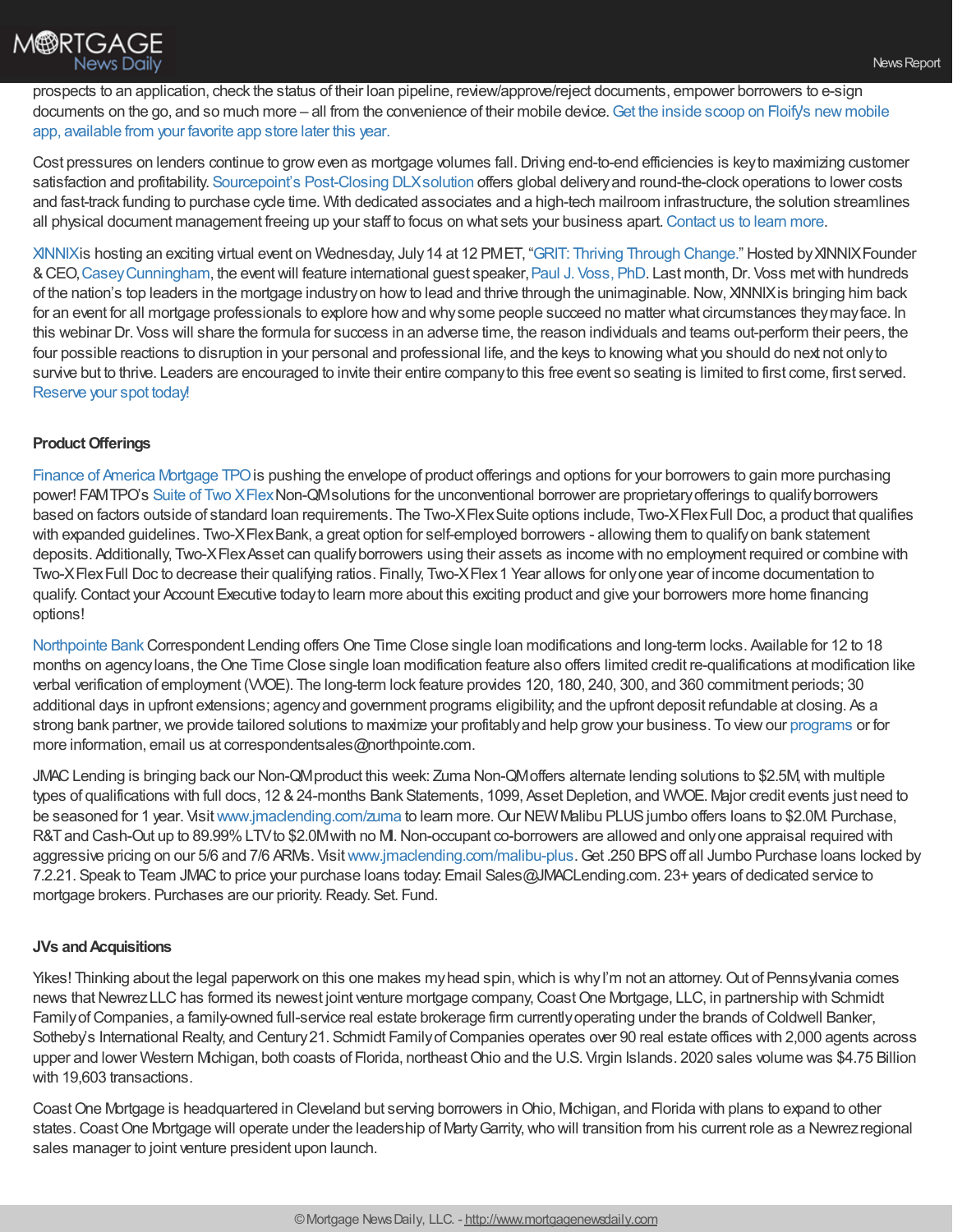

"The launch of Coast One Mortgage marks a meaningful milestone for Newrez, making its 19th joint venture partnership under the portfolio of Shelter Mortgage Company, LLC, the Newrezbusiness division focused on joint venture lending." Shelter has LOs across the country with JV and partner relationships in over 30 states. (For more information on the Shelter Mortgage joint venture platform, please contact Randy VandenHouten.

And who says [non-depositorylenders](http://www.rsb.bank/) never buybanks? [Cornerstone](http://www.houseloan.com/) Home Lending has signed a definitive agreement to acquire The Roscoe State Bank of Roscoe, Texas. These two family-owned companies will combine to create an organization holding approximately \$2 billion in assets and more than \$300 million in equity capital. Cornerstone's fine reputation is well known, with over 430,000 home financing transactions in 39 states and 1,900 team members. "The Roscoe State Bank boasts 115 years of exceptional service to Texans in Roscoe, Sweetwater and Bastrop,with the last 46 years of successful operations and service under the leadership ofClyde Jayand current Chairman and CEOJohn Jay." The transaction is subject to customaryregulatoryapprovals.

## **Capital Markets**

Compass Analytics and Optimal Blue, now part of Black Knight, continue to set the standard for loan sale automation and pricing innovation in the mortgage industry. Black Knight's unique focus on both sides of the market, powered byCompass Analytics' correspondent bid automation as well as [Resitrader's](https://www.blackknightinc.com/markets-we-serve/mortgage/secondary-marketing-technologies/loan-trading/?utm_source=chrisman-text-ad&utm_medium=paid-referral&utm_campaign=SMT_Combo_NA_All-Inclusive&utm_content=resitraders-loan-sale-ecosystem) loan sale network, is revolutionizing real-time loan sale transactions. Black Knight's [newloan-level](https://www.blackknightinc.com/black-knights-newest-api-automates-bulk-bidding-for-investors-hedge-advisors-and-lenders/?utm_source=chrisman-text-ad&utm_medium=paid-referral&utm_campaign=SMT_Combo_NA_All-Inclusive&utm_content=new-loan-level-pricing-and-committing-api) pricing and committing API is transforming the state of price discoveryin the market through the integrated connection of buyers and sellers. Sellers receive the best of both worlds: competitive pricing from loan-level bulk bids, plus the consistent pricing discovery that comes with observing your investor's dailypricing marks. This results in increased confidence, reduced dailyP&L volatility, and more accurate front-end pricing to originators. To learn more about Black Knight's secondary marketing ecosystem, which regularly prices more than \$250 billion of transactions each month, contact Mark Teteris.

Why'd rates go up to open the week? No reason in particular. Sometimes there are more buyers than sellers, and sometimes there are more sellers than buyers. The latter happened yesterday, causing bond prices to go down and rates up. Attention nowturns to the two days of Federal Reserve meetings that are about to get underwayin Washington. With the rate decision and minutes tomorrowafternoon, the market will be looking closely for any additional clues or changes in the wording and the projections for future interest rates. The expectation is that **FedChair Powellwillreiterate that elevatedinflationfigures are temporaryas the economyrecovers fromthe pandemic.**

Keep in mind that U.S. economic data continues to support the ongoing narrative of elevated demand bumping up against limited supply, eventuallyleading to inflation.Consumers have pent up demand for the goods and services theydid without in 2020, and are supported by fiscal and monetarypolicies that are likelyto remain in place through the remainder of the year. The Federal Reserve is not expected to announce anymajor changes to the Fed Funds rate following its meeting this week. But the markets are looking for guidance on when the committed **maybeginscalingback special programs andasset purchases as the first phase of tightening.**Consumer inflation was up 5.0 percent over the last twelve months with energy, used cars, and transportation costs driving the headline higher. Meanwhile unemployment claims continued to trend lower reaching a post-pandemic lowof 376,000. In total, 15,349,465 people were receiving some sort of unemployment insurance for the week ending May22.

In addition to Fed noise, today's busyeconomic calendar has market moving potential. The Mortgage Bankers Association's latest Forbearance and Call Volume Surveyrevealed that the total number of loans nowin forbearance decreased by12 bps to 4.04 percent of servicers' portfolio volume in the prior week as of June 6. According to MBA's estimate, 2 million homeowners are in forbearance plans. We've also received May retail sales (-1.3 percent), PPI (+.8 percent, core +.7 percent), and June Empire manufacturing (17.4). Later this morning brings Redbook same store sales for the week ending June 12, industrial production and capacityutilization, April business inventories, and the NAHB Housing Market Index for June. In terms of the demand for what we're originating, today's schedule sees the NY **Desk conducting two operations targeting up to \$4.1 billion of conventionals. We begin the day with Agency MBS prices nearly unchanged** from Mondayand the 10-year yielding 1.49 after closing yesterdayat 1.50 percent.

### **AEJobs**

Leading non-QMlender Angel Oak Mortgage [Solutions](http://angeloakms.com/) added to its impressive roster of account executives in Mayand June. Adding additional coverage across the country, Angel Oak is pleased to welcome the following: Dianne Voitle in Central/Northeast Florida, Nels Ericson in East Portland/Vancouver, MannyMosqueda in Simi Valley,California, and Cara Eubank in Austin, Texas. As well, management is happy to share the re-hiring of two amazing account executives to the team: Michael Watson in Atlanta and Ben Freese in Chicago. "At Angel Oak we believe in promoting from within, and are excited to announce that Jack Stevenson is a new Inside Sales Account Executive! Kudo's to them all! To learn more, view [JoinAngelOak.com](https://recruiting.ultipro.com/ANG1001/JobBoard/b4780aa2-b465-c039-b3af-bec7dad8eb3b/?q=mortgage+solutions&o=relevance&f5=rNaYyp1UFUiaKQFCcPn48w) for information on how to join the leader in non-QM.